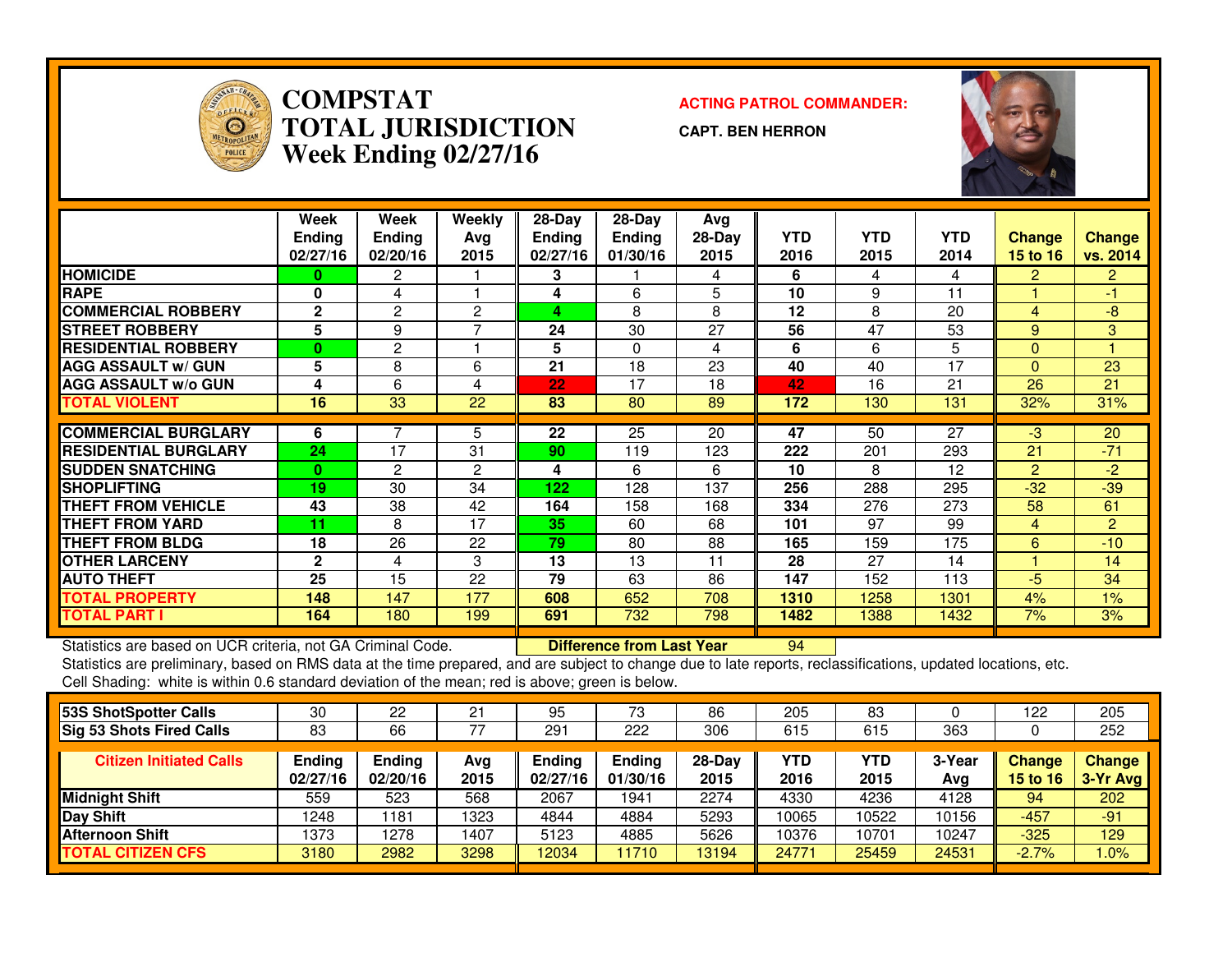

## **COMPSTAT PRECINCT COMMANDER: WEST CHATHAM PRECINCTWeek Ending 02/27/16**

**CAPT. CARL RAMEY**



|                                                             | Week           | Week          | Weekly         | 28-Day        | 28-Day                           | Avg            |                |                |                |                |                 |
|-------------------------------------------------------------|----------------|---------------|----------------|---------------|----------------------------------|----------------|----------------|----------------|----------------|----------------|-----------------|
|                                                             | <b>Ending</b>  | <b>Ending</b> | Avg            | <b>Ending</b> | Ending                           | $28-Day$       | <b>YTD</b>     | <b>YTD</b>     | <b>YTD</b>     | <b>Change</b>  | <b>Change</b>   |
|                                                             | 02/27/16       | 02/20/16      | 2015           | 02/27/16      | 01/30/16                         | 2015           | 2016           | 2015           | 2014           | 15 to 16       | vs. 2014        |
| <b>HOMICIDE</b>                                             | 0              | 0             | 0              | 0             | 0                                | 0              | $\mathbf{0}$   | 0              | $\mathbf{0}$   | $\mathbf{0}$   | $\mathbf{0}$    |
| <b>RAPE</b>                                                 | 0              |               | $\mathbf{0}$   |               | 0                                |                |                | $\mathbf{2}$   | 3              | $-1$           | $-2$            |
| <b>COMMERCIAL ROBBERY</b>                                   | 0              | $\Omega$      | $\Omega$       | 0             | $\mathbf{2}$                     |                | $\mathbf{2}$   | 3              | 3              | $-1$           | $-1$            |
| <b>STREET ROBBERY</b>                                       | $\mathbf{0}$   | 0             |                | 1             | $\mathbf{2}$                     | $\mathbf{2}$   | 3              | 4              | 4              | $-1$           | $-1$            |
| <b>RESIDENTIAL ROBBERY</b>                                  | $\mathbf{0}$   | $\mathbf{2}$  | 0              | 4             | 0                                |                | 5              | $\overline{c}$ | $\overline{c}$ | 3              | 3               |
| <b>AGG ASSAULT w/ GUN</b>                                   | $\bf{0}$       | $\mathbf{2}$  |                | 3             | $\overline{2}$                   | $\overline{2}$ | 5              | 4              |                |                | $\overline{4}$  |
| <b>AGG ASSAULT w/o GUN</b>                                  |                | 0             |                | 4             | 3                                | 3              | $\overline{7}$ | 3              | $\overline{2}$ | $\overline{4}$ | 5               |
| <b>TOTAL VIOLENT</b>                                        | 1              | 5             | 3              | 13            | 9                                | 11             | 23             | 18             | 15             | 28%            | 53%             |
|                                                             |                |               |                |               |                                  |                |                |                |                |                |                 |
| <b>COMMERCIAL BURGLARY</b>                                  | $\bf{0}$       |               | $\mathbf{2}$   |               | 5                                | 6              | 6              | 16             | 4              | $-10$          | $\overline{2}$  |
| <b>RESIDENTIAL BURGLARY</b>                                 | 5              | 3             | $\overline{7}$ | 24            | 31                               | 27             | 57             | 42             | 54             | 15             | 3 <sup>1</sup>  |
| <b>SUDDEN SNATCHING</b>                                     | $\mathbf{0}$   | 0             | $\Omega$       | 0             |                                  | 0              |                |                | $\Omega$       | $\mathbf{0}$   |                 |
| <b>SHOPLIFTING</b>                                          | 3              | 3             | 4              | 14            | 12                               | 16             | 26             | 37             | 40             | $-11$          | $-14$           |
| <b>THEFT FROM VEHICLE</b>                                   | 10             | 6             | 8              | 29            | 28                               | 32             | 64             | 43             | 50             | 21             | 14              |
| <b>THEFT FROM YARD</b>                                      | $\mathbf{2}$   | $\mathbf{2}$  | 3              | 6             | 13                               | 13             | 22             | 18             | 25             | $\overline{4}$ | $-3$            |
| <b>THEFT FROM BLDG</b>                                      | $\overline{2}$ | 5             | 4              | 8             | 19                               | 16             | 29             | 27             | 31             | 2              | $-2$            |
| <b>OTHER LARCENY</b>                                        | $\mathbf{0}$   |               |                | 4             | 3                                | 2              | 7              | 8              | $\mathbf{2}$   | $-1$           | $5\phantom{.0}$ |
| <b>AUTO THEFT</b>                                           | 6              | 3             | 5              | 22            | 4                                | 20             | 27             | 35             | 22             | $-8$           | 5 <sup>5</sup>  |
| <b>TOTAL PROPERTY</b>                                       | 28             | 24            | 33             | 108           | 116                              | 132            | 239            | 227            | 228            | 5%             | 5%              |
| <b>TOTAL PART I</b>                                         | 29             | 29            | 36             | 121           | 125                              | 143            | 262            | 245            | 243            | 7%             | 8%              |
| Statistics are based on UCR criteria, not GA Criminal Code. |                |               |                |               | <b>Difference from Last Year</b> |                | 17             |                |                |                |                 |

Statistics are based on UCR criteria, not GA Criminal Code. **Difference from Last Year** 

 Statistics are preliminary, based on RMS data at the time prepared, and are subject to change due to late reports, reclassifications, updated locations, etc.Cell Shading: white is within 0.6 standard deviation of the mean; red is above; green is below.

|                                   | 13                                |                       | 44                                    | 45                                  | 44                      | 102                | 88                 | 65                          |                    | $\overline{37}$           |
|-----------------------------------|-----------------------------------|-----------------------|---------------------------------------|-------------------------------------|-------------------------|--------------------|--------------------|-----------------------------|--------------------|---------------------------|
| Week<br><b>Ending</b><br>02/27/16 | Week<br><b>Ending</b><br>02/20/16 | Weekly<br>Avg<br>2015 | $28-Day$<br><b>Ending</b><br>02/27/16 | 28-Day<br><b>Ending</b><br>01/30/16 | Avg<br>$28-Day$<br>2015 | <b>YTD</b><br>2016 | <b>YTD</b><br>2015 | <b>YTD</b><br>3-Year<br>Avg | Change<br>15 to 16 | <b>Change</b><br>3-Yr Avg |
| 107                               | 94                                | 114                   | 407                                   | 420                                 | 455                     | 886                | 810                | 815                         | 76                 | 71                        |
| 298                               | 250                               | 282                   | 1110                                  | 1063                                | 1127                    | 2251               | 2232               | 2159                        | 19                 | 92                        |
| 283                               | 266                               | 294                   | 1123                                  | 1038                                | 1177                    | 2236               | 2218               | 2153                        | 18                 | 83                        |
| 688                               | 688                               | 690                   | 2640                                  | 2521                                | 2758                    | 5373               | 5260               | 5126                        | 2.1%               | 4.8%                      |
|                                   |                                   |                       |                                       |                                     |                         |                    |                    |                             |                    |                           |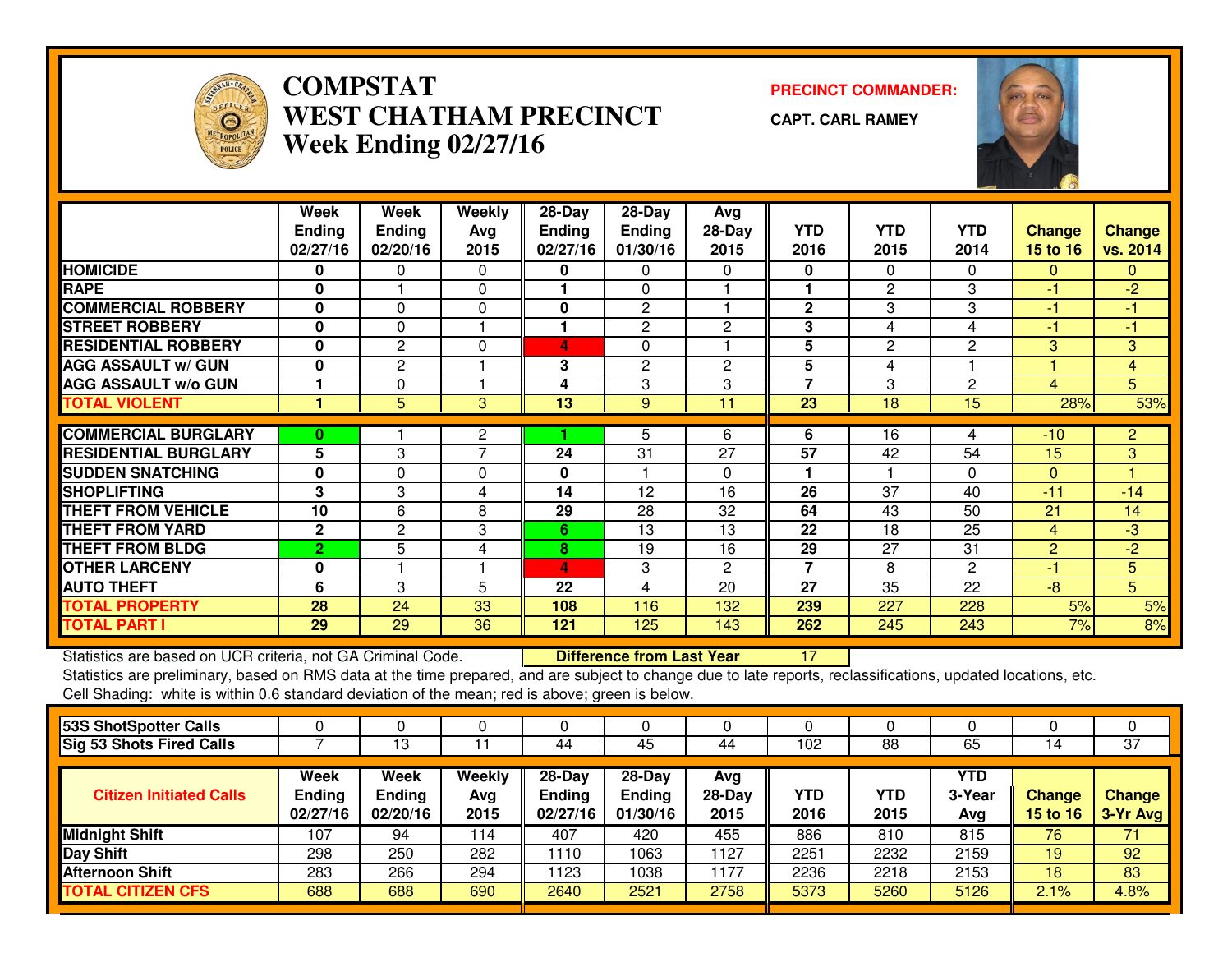

**COMPSTAT ACTING PRECINCT COMMANDER: DOWNTOWN PRECINCTWeek Ending 02/27/16**

**LT. ANTHONY GALLO**



|                                                             | Week<br><b>Ending</b><br>02/27/16 | Week<br><b>Ending</b><br>02/20/16 | Weekly<br>Avg<br>2015 | 28-Day<br><b>Ending</b><br>02/27/16 | $28-Day$<br><b>Ending</b><br>01/30/16 | Avg<br>28-Day<br>2015 | <b>YTD</b><br>2016 | <b>YTD</b><br>2015 | <b>YTD</b><br>2014 | <b>Change</b><br>15 to 16 | <b>Change</b><br>vs. 2014 |
|-------------------------------------------------------------|-----------------------------------|-----------------------------------|-----------------------|-------------------------------------|---------------------------------------|-----------------------|--------------------|--------------------|--------------------|---------------------------|---------------------------|
| <b>HOMICIDE</b>                                             | 0                                 |                                   | $\mathbf{0}$          |                                     | 0                                     |                       | $\mathbf{2}$       | 0                  | 0                  | $\overline{2}$            | $\overline{2}$            |
| <b>RAPE</b>                                                 | $\bf{0}$                          |                                   | $\Omega$              |                                     |                                       |                       | $\mathbf{2}$       | 3                  |                    | -1                        |                           |
| <b>COMMERCIAL ROBBERY</b>                                   | $\bf{0}$                          | $\Omega$                          | $\Omega$              | 0                                   | $\overline{2}$                        |                       | $\mathbf{2}$       | $\overline{c}$     | 3                  | $\Omega$                  | $-1$                      |
| <b>STREET ROBBERY</b>                                       | 3                                 | 3                                 | $\mathbf{2}$          | 8                                   | 14                                    | 9                     | 24                 | 13                 | 10                 | 11                        | 14                        |
| <b>RESIDENTIAL ROBBERY</b>                                  | $\mathbf{0}$                      | $\mathbf{0}$                      | 0                     | 0                                   | 0                                     |                       | 0                  | 0                  | $\Omega$           | $\mathbf{0}$              | $\mathbf{0}$              |
| <b>AGG ASSAULT w/ GUN</b>                                   | $\bf{0}$                          | $\mathbf{2}$                      |                       | 4                                   | 5                                     | 4                     | 10                 | 8                  | 3                  | $\overline{2}$            | $\overline{7}$            |
| <b>AGG ASSAULT w/o GUN</b>                                  |                                   | $\overline{2}$                    |                       | 7                                   | 3                                     | 4                     | 12                 | 2                  | 8                  | 10                        | $\overline{4}$            |
| <b>TOTAL VIOLENT</b>                                        | 4                                 | 9                                 | 5                     | 21                                  | 25                                    | 21                    | 52                 | 28                 | 25                 | 86%                       | 108%                      |
|                                                             |                                   |                                   |                       |                                     |                                       |                       |                    |                    |                    |                           |                           |
| <b>COMMERCIAL BURGLARY</b>                                  |                                   | $\overline{2}$                    |                       | 7                                   | $\overline{2}$                        | $\mathbf{2}$          | 9                  | 3                  | 5                  | 6                         | 4                         |
| <b>RESIDENTIAL BURGLARY</b>                                 | $\mathbf{2}$                      | 0                                 | 3                     | 6                                   | 15                                    | 11                    | 23                 | 19                 | 27                 | 4                         | -4                        |
| <b>SUDDEN SNATCHING</b>                                     | $\bf{0}$                          | $\overline{2}$                    |                       | $\mathbf{2}$                        | 5                                     | 3                     | 7                  | 5                  | 5                  | $\overline{2}$            | $\overline{2}$            |
| <b>SHOPLIFTING</b>                                          | $\overline{2}$                    |                                   | 5                     | 10                                  | 19                                    | 19                    | 29                 | 36                 | 49                 | $-7$                      | $-20$                     |
| <b>THEFT FROM VEHICLE</b>                                   | 12                                | 13                                | 8                     | 48                                  | 36                                    | 32                    | 85                 | 49                 | 44                 | 36                        | 41                        |
| <b>THEFT FROM YARD</b>                                      | 4                                 | 3                                 | 4                     | 10                                  | 18                                    | 17                    | 31                 | 20                 | 24                 | 11                        | $\overline{7}$            |
| <b>THEFT FROM BLDG</b>                                      | 3                                 | 5                                 | 4                     | 20                                  | 13                                    | 18                    | 34                 | 30                 | 41                 | 4                         | $-7$                      |
| <b>OTHER LARCENY</b>                                        | 0                                 | $\mathbf{2}$                      | $\Omega$              | 4                                   | 3                                     | $\overline{2}$        | 7                  | 2                  |                    | 5                         | 6                         |
| <b>AUTO THEFT</b>                                           | 8                                 | 3                                 | 4                     | 16                                  | 15                                    | 16                    | 31                 | 23                 | 15                 | 8                         | 16                        |
| <b>TOTAL PROPERTY</b>                                       | 32                                | 31                                | 30                    | 123                                 | 126                                   | 119                   | 256                | 187                | 211                | 37%                       | 21%                       |
| <b>TOTAL PART I</b>                                         | 36                                | 40                                | 35                    | 144                                 | 151                                   | 139                   | 308                | 215                | 236                | 43%                       | 31%                       |
| Statistics are based on UCR criteria, not GA Criminal Code. |                                   |                                   |                       |                                     | <b>Difference from Last Year</b>      |                       | 93                 |                    |                    |                           |                           |

Statistics are based on UCR criteria, not GA Criminal Code. **Durich Luppe Interence from Last Year** [15] [16] Ma<br>Statistics are preliminary, based on RMS data at the time prepared, and are subject to change due to late rep Cell Shading: white is within 0.6 standard deviation of the mean; red is above; green is below.

| 53S ShotSpotter Calls           |                                   | ۱0                                |                       | 33                                  |                                       | 24                      | 60                 | 23          |                             | 37                               | 60                        |
|---------------------------------|-----------------------------------|-----------------------------------|-----------------------|-------------------------------------|---------------------------------------|-------------------------|--------------------|-------------|-----------------------------|----------------------------------|---------------------------|
| <b>Sig 53 Shots Fired Calls</b> | 12                                |                                   | 10                    | 41                                  | 34                                    | 42                      | 92                 | 67          | 58                          | 25                               | 34                        |
| <b>Citizen Initiated Calls</b>  | Week<br><b>Ending</b><br>02/27/16 | Week<br><b>Ending</b><br>02/20/16 | Weekly<br>Avg<br>2015 | 28-Day<br><b>Ending</b><br>02/27/16 | $28-Dav$<br><b>Ending</b><br>01/30/16 | Avg<br>$28-Day$<br>2015 | <b>YTD</b><br>2016 | YTD<br>2015 | <b>YTD</b><br>3-Year<br>Avg | <b>Change</b><br><b>15 to 16</b> | <b>Change</b><br>3-Yr Avg |
| <b>Midnight Shift</b>           | 98                                | 111                               | 121                   | 397                                 | 405                                   | 484                     | 878                | 836         | 844                         | 42                               | 34                        |
| Day Shift                       | 201                               | 206                               | 233                   | 795                                 | 795                                   | 931                     | 1643               | 1797        | 1697                        | $-154$                           | $-54$                     |
| <b>Afternoon Shift</b>          | 259                               | 224                               | 252                   | 883                                 | 833                                   | 1010                    | 1776               | 1844        | 1778                        | $-68$                            | $-2$                      |
| <b>TOTAL CITIZEN CFS</b>        | 558                               | 541                               | 606                   | 2075                                | 2033                                  | 2425                    | 4297               | 4477        | 4318                        | $-4.0%$                          | $-0.5%$                   |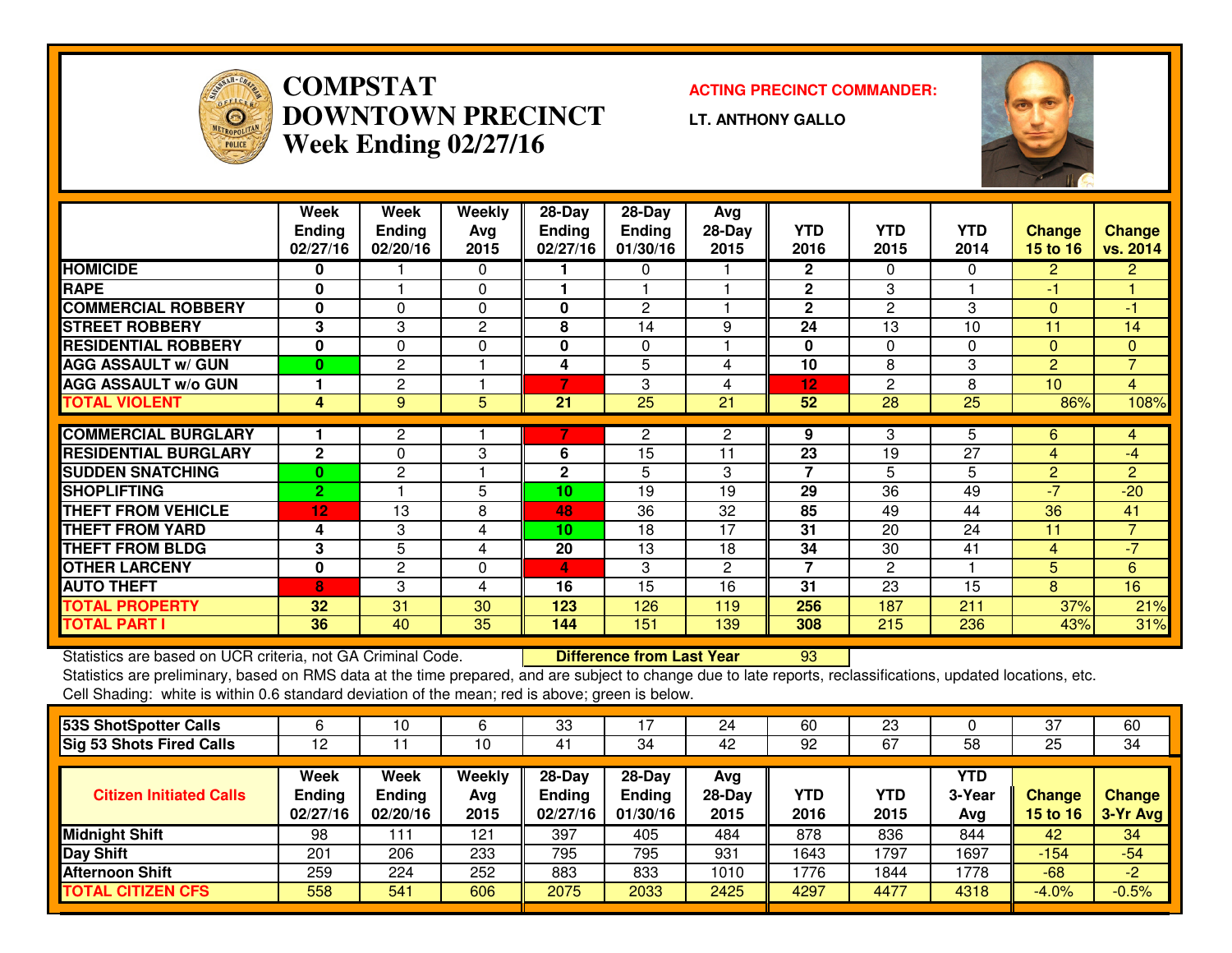

## **COMPSTAT PRECINCT COMMANDER: CENTRAL PRECINCT CAPT. CHARLES HALLWeek Ending 02/27/16**



|                             | Week<br><b>Ending</b><br>02/27/16 | Week<br><b>Ending</b><br>02/20/16 | Weekly<br>Avg<br>2015 | 28-Day<br><b>Ending</b><br>02/27/16 | $28$ -Day<br>Ending<br>01/30/16 | Avg<br>$28-Day$<br>2015 | <b>YTD</b><br>2016 | <b>YTD</b><br>2015 | <b>YTD</b><br>2014 | <b>Change</b><br>15 to 16 | <b>Change</b><br>vs. 2014 |
|-----------------------------|-----------------------------------|-----------------------------------|-----------------------|-------------------------------------|---------------------------------|-------------------------|--------------------|--------------------|--------------------|---------------------------|---------------------------|
| <b>HOMICIDE</b>             | 0                                 |                                   | $\Omega$              | 2                                   | 0                               |                         | 3                  |                    | 3                  | $\overline{2}$            | $\Omega$                  |
| <b>RAPE</b>                 | $\bf{0}$                          | $\overline{2}$                    | $\Omega$              | $\mathbf{2}$                        | $\overline{2}$                  |                         | 4                  | $\mathbf{2}$       | 4                  | $\overline{2}$            | $\mathbf{0}$              |
| <b>COMMERCIAL ROBBERY</b>   | 0                                 | $\Omega$                          | $\Omega$              | $\mathbf{0}$                        | 0                               |                         | $\bf{0}$           | $\overline{2}$     | 5                  | $-2$                      | -5                        |
| <b>STREET ROBBERY</b>       | $\bf{0}$                          |                                   | $\mathbf{2}$          | 4                                   | 6                               | 8                       | 10                 | 14                 | 21                 | $-4$                      | $-11$                     |
| <b>RESIDENTIAL ROBBERY</b>  | $\bf{0}$                          | $\Omega$                          | 0                     |                                     | 0                               |                         |                    | 0                  | $\Omega$           |                           |                           |
| <b>AGG ASSAULT w/ GUN</b>   | $\mathbf{2}$                      | 3                                 | 2                     | 6                                   | 4                               | 8                       | 10                 | 18                 | 8                  | -8                        | $\overline{2}$            |
| <b>AGG ASSAULT w/o GUN</b>  |                                   | 0                                 |                       | 4                                   | 4                               | 5                       | 9                  | 5                  | 3                  | 4                         | 6                         |
| <b>TOTAL VIOLENT</b>        | 3                                 | $\overline{7}$                    | 6                     | 19                                  | 16                              | 25                      | 37                 | 42                 | 44                 | $-12%$                    | $-16%$                    |
|                             |                                   |                                   |                       |                                     |                                 |                         |                    |                    |                    |                           |                           |
| <b>COMMERCIAL BURGLARY</b>  | 3                                 |                                   |                       | 8                                   | 11                              | 6                       | 19                 | 14                 | 6                  | 5.                        | 13                        |
| <b>RESIDENTIAL BURGLARY</b> | 6                                 | 4                                 | 8                     | 17                                  | 23                              | 31                      | 42                 | 56                 | 92                 | $-14$                     | $-50$                     |
| <b>ISUDDEN SNATCHING</b>    | 0                                 | $\Omega$                          | $\Omega$              | $\mathbf{2}$                        | $\Omega$                        |                         | $\mathbf{2}$       |                    | $\Omega$           |                           | $\overline{2}$            |
| <b>SHOPLIFTING</b>          | $\mathbf{2}$                      | 2                                 | $\overline{c}$        | 9                                   | 14                              | 8                       | 23                 | 11                 | 14                 | 12                        | 9                         |
| <b>THEFT FROM VEHICLE</b>   | 8                                 | 13                                | 11                    | 34                                  | 42                              | 43                      | 76                 | 87                 | 57                 | $-11$                     | 19                        |
| <b>THEFT FROM YARD</b>      | 3                                 | $\overline{c}$                    | 4                     | 10                                  | 10                              | 16                      | 20                 | 25                 | 18                 | $-5$                      | 2                         |
| <b>THEFT FROM BLDG</b>      | 4                                 | 6                                 | 4                     | 20                                  | 19                              | 17                      | 40                 | 37                 | $\overline{27}$    | 3                         | 13                        |
| <b>OTHER LARCENY</b>        | 0                                 |                                   |                       |                                     | 0                               | 3                       |                    | 10                 | $\Omega$           | -9                        |                           |
| <b>AUTO THEFT</b>           | 4                                 | 6                                 | 5                     | 20                                  | 19                              | 21                      | 42                 | 38                 | 48                 | 4                         | $-6$                      |
| <b>TOTAL PROPERTY</b>       | 30                                | 35                                | 36                    | 121                                 | 138                             | 146                     | 265                | 279                | 262                | $-5%$                     | 1%                        |
| <b>TOTAL PART I</b>         | 33                                | 42                                | 43                    | 140                                 | 154                             | 171                     | 302                | 321                | 306                | $-6%$                     | $-1%$                     |

Statistics are based on UCR criteria, not GA Criminal Code. **Difference from Last Year** 

-19

 Statistics are preliminary, based on RMS data at the time prepared, and are subject to change due to late reports, reclassifications, updated locations, etc.Cell Shading: white is within 0.6 standard deviation of the mean; red is above; green is below.

| 53S ShotSpotter Calls           | 23                                |                                   | 13                    | 54                                  | 52                                    | 53                      | 130                | 52          |                             | 78                        | 130                       |
|---------------------------------|-----------------------------------|-----------------------------------|-----------------------|-------------------------------------|---------------------------------------|-------------------------|--------------------|-------------|-----------------------------|---------------------------|---------------------------|
| <b>Sig 53 Shots Fired Calls</b> | 36                                | 13                                | 24                    | 78                                  | 67                                    | 95                      | 171                | 235         | 97                          | -64                       | 74                        |
| <b>Citizen Initiated Calls</b>  | Week<br><b>Ending</b><br>02/27/16 | Week<br><b>Ending</b><br>02/20/16 | Weekly<br>Avg<br>2015 | 28-Day<br><b>Ending</b><br>02/27/16 | $28-Dav$<br><b>Ending</b><br>01/30/16 | Avg<br>$28-Day$<br>2015 | <b>YTD</b><br>2016 | YTD<br>2015 | <b>YTD</b><br>3-Year<br>Avg | Change<br><b>15 to 16</b> | <b>Change</b><br>3-Yr Avg |
| <b>Midnight Shift</b>           | 152                               | 124                               | 126                   | 505                                 | 446                                   | 503                     | 1031               | 978         | 943                         | 53                        | 88                        |
| Day Shift                       | 267                               | 247                               | 271                   | 1032                                | 975                                   | 1085                    | 2073               | 2153        | 2118                        | $-80$                     | $-45$                     |
| <b>Afternoon Shift</b>          | 314                               | 255                               | 294                   | 1087                                | 036                                   | 1176                    | 2202               | 2294        | 2138                        | $-92$                     | 64                        |
| <b>TOTAL CITIZEN CFS</b>        | 733                               | 626                               | 691                   | 2624                                | 2457                                  | 2764                    | 5306               | 5425        | 5199                        | $-2.2%$                   | 2.1%                      |
|                                 |                                   |                                   |                       |                                     |                                       |                         |                    |             |                             |                           |                           |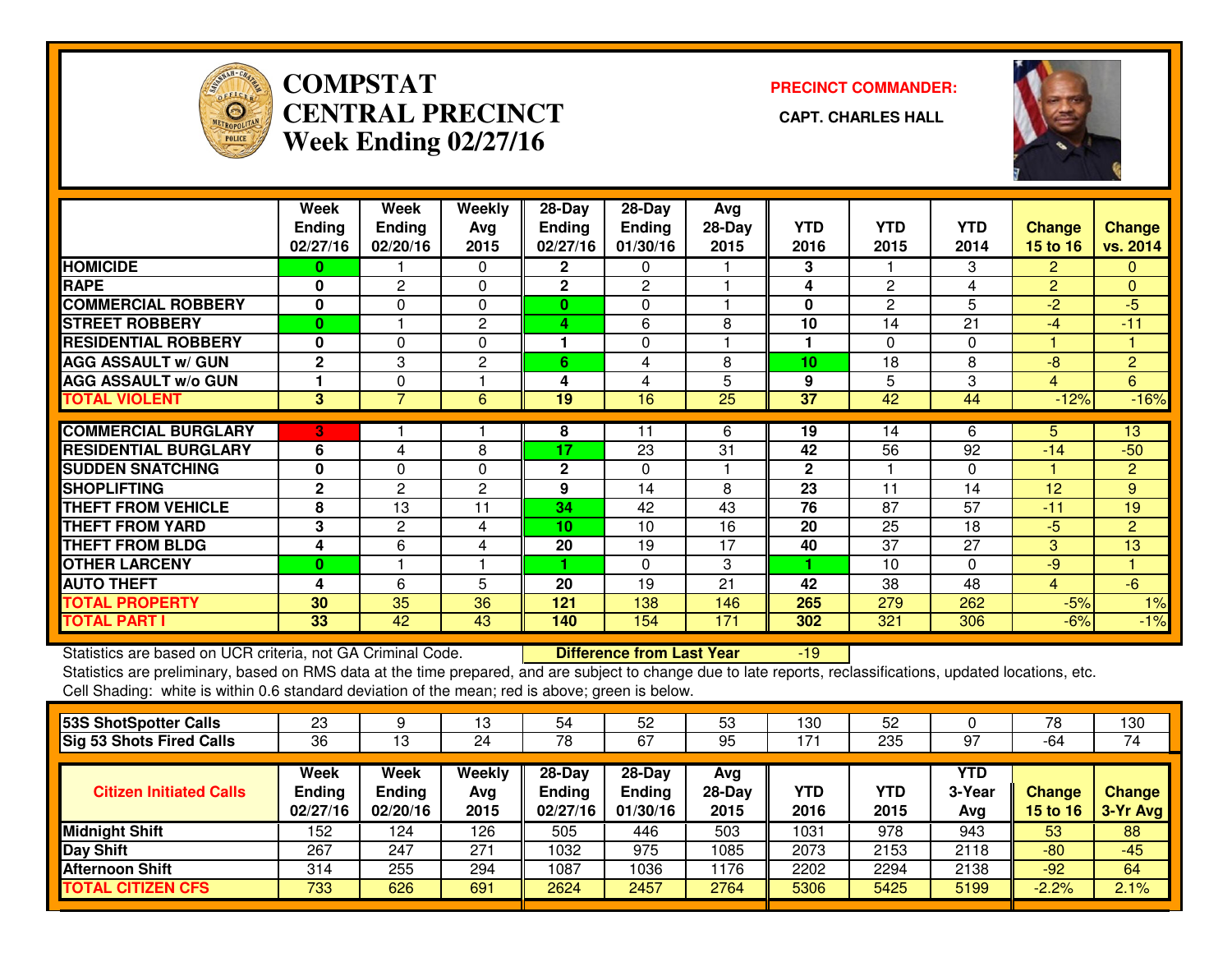

### **COMPSTAT PRECINCT COMMANDER: SOUTHSIDE PRECINCT CAPT. TERRY SHOOPWeek Ending 02/27/16**



|                             | Week<br><b>Ending</b><br>02/27/16 | Week<br><b>Ending</b><br>02/20/16 | Weekly<br>Avg<br>2015 | $28-Day$<br><b>Ending</b><br>02/27/16 | $28-Day$<br><b>Ending</b><br>01/30/16 | Avg<br>$28-Day$<br>2015 | <b>YTD</b><br>2016 | <b>YTD</b><br>2015 | <b>YTD</b><br>2014 | <b>Change</b><br>15 to 16 | <b>Change</b><br>vs. 2014 |
|-----------------------------|-----------------------------------|-----------------------------------|-----------------------|---------------------------------------|---------------------------------------|-------------------------|--------------------|--------------------|--------------------|---------------------------|---------------------------|
| <b>HOMICIDE</b>             | 0                                 | 0                                 | 0                     | 0                                     |                                       |                         |                    |                    | $\Omega$           | $\Omega$                  |                           |
| <b>RAPE</b>                 | $\bf{0}$                          | $\Omega$                          | $\Omega$              | 0                                     | 3                                     |                         | 3                  |                    |                    | $\overline{2}$            | 2                         |
| <b>COMMERCIAL ROBBERY</b>   | 0                                 | $\overline{c}$                    | $\Omega$              | $\mathbf 2$                           | 3                                     | 2                       | 5                  | 0                  | 6                  | 5                         | -1                        |
| <b>STREET ROBBERY</b>       |                                   | $\overline{c}$                    |                       | 5                                     | 4                                     | 3                       | 9                  | 6                  | 9                  | 3                         | $\mathbf{0}$              |
| <b>RESIDENTIAL ROBBERY</b>  | $\mathbf 0$                       | $\Omega$                          | $\Omega$              | 0                                     | $\mathbf 0$                           |                         | $\mathbf 0$        | 2                  | 3                  | $-2$                      | $-3$                      |
| <b>AGG ASSAULT w/ GUN</b>   |                                   | 0                                 |                       |                                       |                                       | 2                       | $\mathbf{2}$       | 4                  | $\overline{2}$     | $-2$                      | $\mathbf{0}$              |
| <b>AGG ASSAULT w/o GUN</b>  |                                   | 3                                 |                       | 5                                     |                                       | $\overline{2}$          | 6                  | 5                  |                    |                           | 5 <sup>1</sup>            |
| <b>TOTAL VIOLENT</b>        | 3                                 | 7                                 | 3                     | 13                                    | 13                                    | 12                      | 26                 | 19                 | 22                 | 37%                       | 18%                       |
| <b>COMMERCIAL BURGLARY</b>  |                                   |                                   |                       | 2                                     | 2                                     | 4                       | 4                  | 13                 | 8                  | -9                        | $-4$                      |
| <b>RESIDENTIAL BURGLARY</b> | $\bf{0}$                          | 6                                 | 6                     | 13                                    | 17                                    | 24                      | 33                 | 42                 | 44                 | -9                        | $-11$                     |
| <b>SUDDEN SNATCHING</b>     | $\bf{0}$                          | 0                                 | $\Omega$              | $\bf{0}$                              | 0                                     |                         | $\mathbf 0$        | 0                  | 3                  | $\mathbf{0}$              | $-3$                      |
| <b>SHOPLIFTING</b>          | 8                                 | 17                                | 15                    | 61                                    | 50                                    | 59                      | 115                | 111                | 115                | 4                         | $\Omega$                  |
| <b>THEFT FROM VEHICLE</b>   | 11                                |                                   |                       |                                       |                                       |                         | 53                 | 50                 | 66                 | 3                         |                           |
|                             |                                   |                                   | 8                     | 30                                    | 22                                    | 32                      |                    |                    |                    |                           | $-13$                     |
| <b>THEFT FROM YARD</b>      |                                   |                                   | $\overline{c}$        | 5.                                    | 8                                     | 10                      | 13                 | 16                 | 18                 | $-3$                      | $-5$                      |
| <b>THEFT FROM BLDG</b>      | 3                                 | 5                                 | 5                     | 11                                    | 11                                    | 19                      | 23                 | 27                 | 28                 | $-4$                      | $-5$                      |
| <b>OTHER LARCENY</b>        | $\mathbf 0$                       | 0                                 | 0                     | 1                                     |                                       | 2                       | $\mathbf{2}$       | 4                  | $\overline{7}$     | $-2$                      | $-5$                      |
| <b>AUTO THEFT</b>           | 5                                 |                                   | 4                     | 14                                    | 14                                    | 15                      | 28                 | 32                 | 17                 | $-4$                      | 11                        |
| <b>TOTAL PROPERTY</b>       | 29                                | 32                                | 41                    | 137                                   | 125                                   | 165                     | 271                | 295                | 306                | $-8%$                     | $-11%$                    |
| <b>TOTAL PART I</b>         | 32                                | 39                                | 44                    | 150                                   | 138                                   | 177                     | 297                | 314                | 328                | $-5%$                     | $-9%$                     |

Statistics are based on UCR criteria, not GA Criminal Code. **Difference from Last Year** 

Statistics are based on UCR criteria, not GA Criminal Code. **Difference from Last Year Namic 17 Statistics** are based on UCR criteria, not GA Criminal Code. **Difference from Last Year Namic 17 Stati**stications, updated loc Cell Shading: white is within 0.6 standard deviation of the mean; red is above; green is below.

| 53S ShotSpotter Calls           |                                          |                                   |                       |                                     |                                       |                         |             |                    |                             |                    |                    |
|---------------------------------|------------------------------------------|-----------------------------------|-----------------------|-------------------------------------|---------------------------------------|-------------------------|-------------|--------------------|-----------------------------|--------------------|--------------------|
| <b>Sig 53 Shots Fired Calls</b> |                                          |                                   | 10                    | 36                                  | 20                                    | 40                      | 67          | 100                | 46                          | $-33$              | 21                 |
| <b>Citizen Initiated Calls</b>  | <b>Week</b><br><b>Ending</b><br>02/27/16 | Week<br><b>Ending</b><br>02/20/16 | Weekly<br>Avg<br>2015 | 28-Day<br><b>Ending</b><br>02/27/16 | $28-Day$<br><b>Ending</b><br>01/30/16 | Avg<br>$28-Day$<br>2015 | YTD<br>2016 | <b>YTD</b><br>2015 | <b>YTD</b><br>3-Year<br>Avg | Change<br>15 to 16 | Change<br>3-Yr Avg |
| <b>Midnight Shift</b>           | 101                                      | 92                                | 100                   | 384                                 | 308                                   | 399                     | 742         | 816                | 747                         | $-74$              | $-5$               |
| <b>Day Shift</b>                | 227                                      | 246                               | 273                   | 972                                 | 1042                                  | 1090                    | 2086        | 2266               | 2118                        | $-180$             | $-32$              |
| Afternoon Shift                 | 249                                      | 267                               | 269                   | 956                                 | 931                                   | 1077                    | 1956        | 2136               | 2005                        | $-180$             | $-49$              |
| <b>TOTAL CITIZEN CFS</b>        | 577                                      | 605                               | 641                   | 2312                                | 2281                                  | 2566                    | 4784        | 5218               | 4870                        | $-8.3%$            | $-1.8%$            |
|                                 |                                          |                                   |                       |                                     |                                       |                         |             |                    |                             |                    |                    |